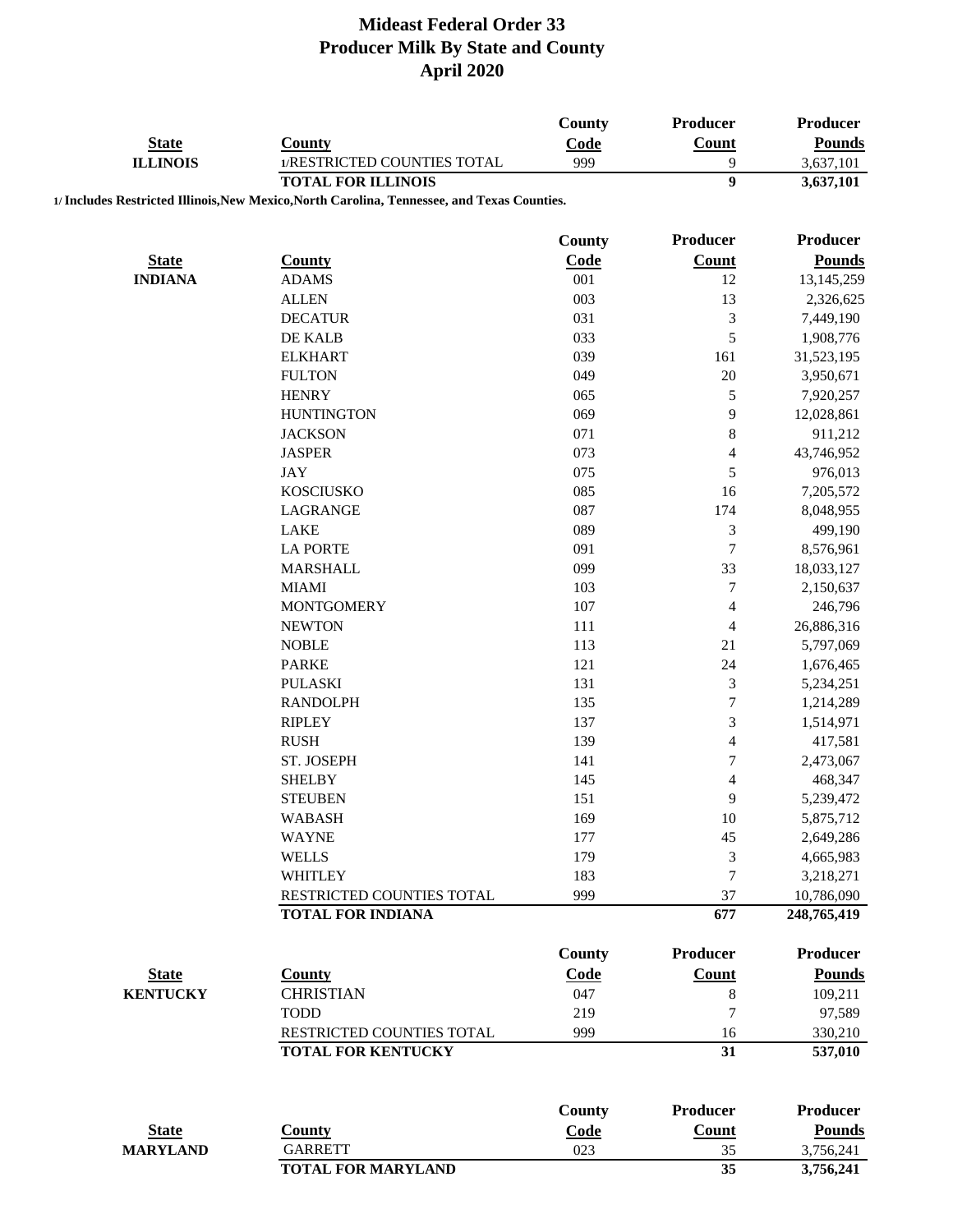|                 |                    | County     | Producer                 | <b>Producer</b> |
|-----------------|--------------------|------------|--------------------------|-----------------|
| <b>State</b>    | <b>County</b>      | Code       | Count                    | <b>Pounds</b>   |
| <b>MICHIGAN</b> | <b>ALCONA</b>      | 001        | $\overline{\mathbf{4}}$  | 1,037,002       |
|                 | <b>ALGER</b>       | 003        | 4                        | 241,714         |
|                 | <b>ALLEGAN</b>     | 005        | 40                       | 38,871,954      |
|                 | <b>ALPENA</b>      | 007        | 16                       | 4,377,622       |
|                 | <b>ARENAC</b>      | 011        | 15                       | 8,773,925       |
|                 | <b>BARRY</b>       | 015        | 20                       | 31,004,013      |
|                 | <b>BAY</b>         | 017        | $\overline{\mathbf{4}}$  | 1,542,596       |
|                 | <b>BERRIEN</b>     | 021        | 5                        | 2,667,443       |
|                 | <b>BRANCH</b>      | 023        | 10                       | 5,900,806       |
|                 | <b>CALHOUN</b>     | 025        | 18                       | 12,187,256      |
|                 | CASS               | 027        | 3                        | 129,475         |
|                 | <b>CHARLEVOIX</b>  | 029        | $\overline{\mathbf{4}}$  | 859,316         |
|                 | <b>CHIPPEWA</b>    | 033        | $\sqrt{5}$               | 430,528         |
|                 | <b>CLARE</b>       | 035        | 15                       | 4,429,954       |
|                 | <b>CLINTON</b>     | 037        | 37                       | 78,709,320      |
|                 | <b>EATON</b>       | 045        | 18                       | 1,905,838       |
|                 | <b>EMMET</b>       | 047        | 3                        | 403,634         |
|                 | <b>GENESEE</b>     | 049        | $\overline{\mathcal{L}}$ | 550,150         |
|                 | <b>GLADWIN</b>     | 051        | $\mathfrak{Z}$           | 2,118,347       |
|                 | <b>GRATIOT</b>     | 057        | 30                       | 97,341,524      |
|                 | <b>HILLSDALE</b>   | 059        | 17                       | 10,180,651      |
|                 | <b>HURON</b>       | 063        | 53                       | 87,180,711      |
|                 | <b>INGHAM</b>      | 065        | 20                       | 7,909,400       |
|                 | <b>IONIA</b>       | 067        | 30                       | 33,504,452      |
|                 | <b>IOSCO</b>       | 069        | 10                       | 5,622,450       |
|                 | <b>ISABELLA</b>    | 073        | 30                       | 18,726,608      |
|                 | <b>JACKSON</b>     | 075        | 15                       | 6,564,416       |
|                 | <b>KALAMAZOO</b>   | 077        | 6                        | 15,083,101      |
|                 | <b>KENT</b>        | 081        | $22\,$                   | 18,090,676      |
|                 | <b>LAPEER</b>      | 087        | 15                       | 2,187,049       |
|                 | <b>LENAWEE</b>     | 091        | 19                       | 40,240,723      |
|                 | <b>LIVINGSTON</b>  | 093        | 9                        | 4,581,098       |
|                 | <b>MACOMB</b>      | 099        | 3                        |                 |
|                 | <b>MASON</b>       |            | 7                        | 165,324         |
|                 |                    | 105<br>107 |                          | 3,852,865       |
|                 | <b>MECOSTA</b>     | 109        | 16<br>11                 | 6,816,059       |
|                 | <b>MENOMINEE</b>   |            |                          | 2,207,512       |
|                 | <b>MISSAUKEE</b>   | 113        | 34                       | 55,006,715      |
|                 | <b>MONTCALM</b>    | 117        | 41                       | 16,082,966      |
|                 | <b>MONTMORENCY</b> | 119        | $\overline{4}$           | 1,031,298       |
|                 | <b>MUSKEGON</b>    | 121        | 13                       | 17,071,024      |
|                 | <b>NEWAYGO</b>     | 123        | 35                       | 20,246,044      |
|                 | <b>OCEANA</b>      | 127        | $\overline{4}$           | 284,504         |
|                 | <b>OGEMAW</b>      | 129        | 28                       | 13,349,363      |
|                 | <b>OSCEOLA</b>     | 133        | 24                       | 21,853,671      |
|                 | <b>OSCODA</b>      | 135        | $\mathbf{9}$             | 484,371         |
|                 | <b>OTTAWA</b>      | 139        | $40\,$                   | 59,340,442      |
|                 | PRESQUE ISLE       | 141        | 3                        | 647,099         |
|                 | <b>SAGINAW</b>     | 145        | 11                       | 4,168,669       |
|                 | <b>ST. CLAIR</b>   | 147        | $\,8\,$                  | 1,722,438       |
|                 | ST. JOSEPH         | 149        | 18                       | 10,936,932      |
|                 | <b>SANILAC</b>     | 151        | 69                       | 65,504,166      |
|                 | <b>SHIAWASSEE</b>  | 155        | 14                       | 4,773,424       |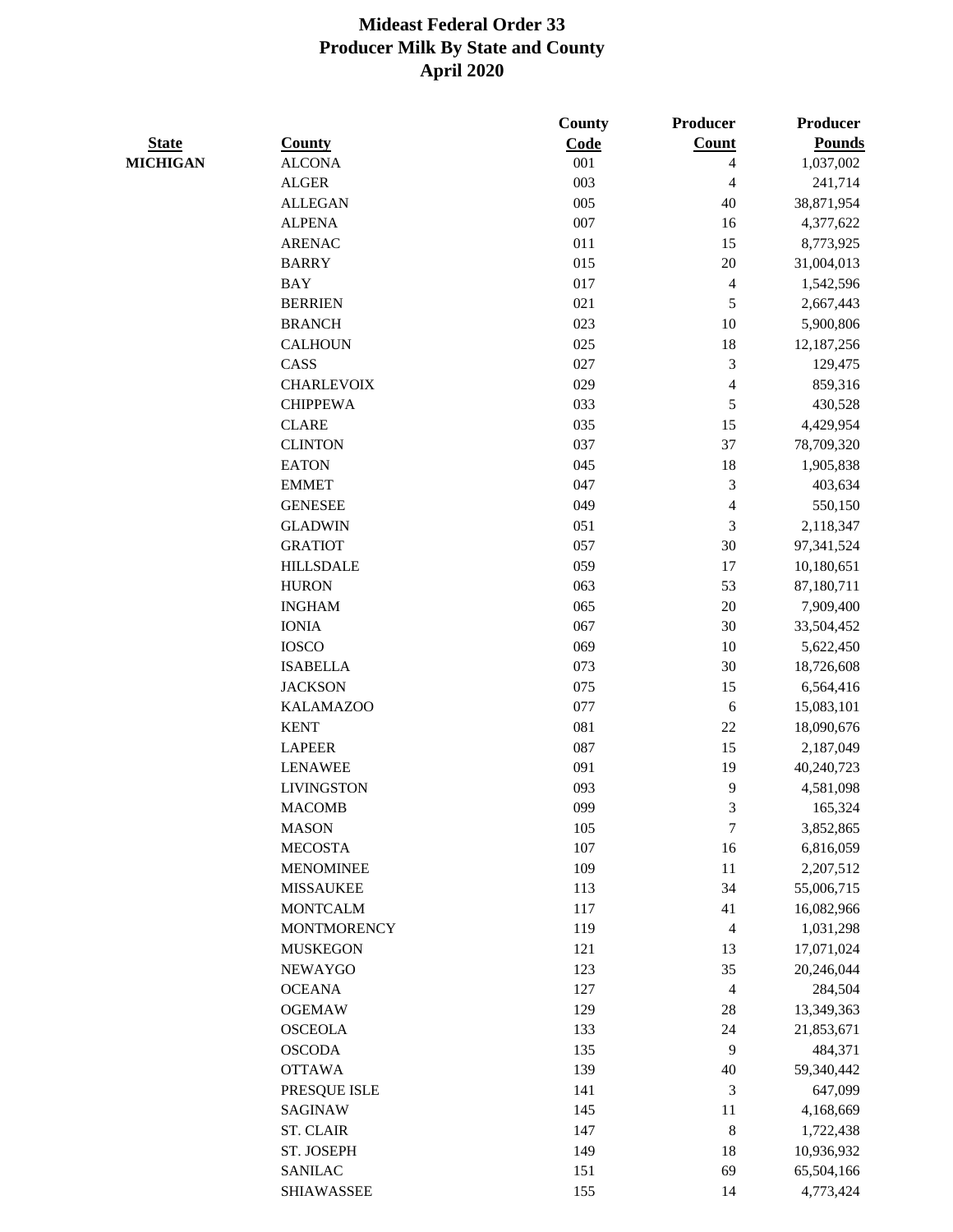|                 |                           | <b>County</b> | Producer        | Producer        |
|-----------------|---------------------------|---------------|-----------------|-----------------|
| <b>State</b>    | <b>County</b>             | Code          | Count           | <b>Pounds</b>   |
| <b>MICHIGAN</b> | <b>TUSCOLA</b>            | 157           | 29              | 27,416,477      |
|                 | VAN BUREN                 | 159           | 8               | 19,065,320      |
|                 | WASHTENAW                 | 161           | 11              | 3,018,557       |
|                 | <b>WEXFORD</b>            | 165           | 9               | 746,720         |
|                 | RESTRICTED COUNTIES TOTAL | 999           | 17              | 4,897,791       |
|                 | <b>TOTAL FOR MICHIGAN</b> |               | 970             | 904,043,503     |
|                 |                           |               |                 |                 |
|                 |                           | County        | <b>Producer</b> | <b>Producer</b> |
| <b>State</b>    | <b>County</b>             | Code          | Count           | <b>Pounds</b>   |
| <b>NEW YORK</b> | <b>CATTARAUGUS</b>        | 009           | 41              | 19,133,256      |
|                 | <b>CHAUTAUQUA</b>         | 013           | 74              | 21,304,366      |
|                 | <b>CORTLAND</b>           | 023           | 3               | 61,283          |
|                 | <b>ERIE</b>               | 029           | $\bf 8$         | 2,799,996       |
|                 | <b>GENESEE</b>            | 037           | $\overline{4}$  | 1,432,333       |
|                 | <b>LIVINGSTON</b>         | 051           | 9               | 3,856,621       |
|                 | <b>STEUBEN</b>            | 101           | 6               | 2,854,012       |
|                 | <b>TIOGA</b>              | 107           | 3               | 1,015,340       |
|                 | <b>WYOMING</b>            | 121           | 8               | 15,975,484      |
|                 | RESTRICTED COUNTIES TOTAL | 999           | 12              | 11,596,592      |
|                 | <b>TOTAL FOR NEW YORK</b> |               | 168             | 80,029,283      |
|                 |                           | <b>County</b> | Producer        | <b>Producer</b> |
| <b>State</b>    | <b>County</b>             | Code          | Count           | <b>Pounds</b>   |
| <b>OHIO</b>     | <b>ADAMS</b>              | 001           | 8               | 595,522         |
|                 | <b>ALLEN</b>              | 003           | 3               | 644,208         |
|                 | <b>ASHLAND</b>            | 005           | 45              | 16,456,828      |
|                 | <b>ASHTABULA</b>          | 007           | 19              | 6,671,898       |
|                 | <b>ATHENS</b>             | 009           | 4               | 301,476         |
|                 | <b>AUGLAIZE</b>           | 011           | 26              | 5,453,021       |
|                 | <b>BELMONT</b>            | 013           | 7               | 698,393         |
|                 | <b>BROWN</b>              | 015           | 7               | 719,927         |
|                 | <b>CARROLL</b>            | 019           | 23              | 1,988,448       |
|                 | <b>CHAMPAIGN</b>          | 021           | 8               | 791,477         |
|                 | <b>CLARK</b>              | 023           | 4               | 9,901,630       |
|                 | <b>CLINTON</b>            | 027           | 3               | 197,369         |
|                 | <b>COLUMBIANA</b>         | 029           | 59              | 14,080,559      |
|                 | <b>COSHOCTON</b>          | 031           | $20\,$          | 3,514,835       |
|                 | <b>CRAWFORD</b>           | 033           | 7               | 3,119,267       |
|                 | <b>DARKE</b>              | 037           | 22              | 7,779,323       |
|                 | <b>DEFIANCE</b>           | 039           | 8               | 8,703,044       |
|                 | <b>DELAWARE</b>           | 041           | 3               | 199,015         |
|                 | <b>FAIRFIELD</b>          | 045           | 3               | 293,402         |
|                 | <b>FAYETTE</b>            | 047           | 3               | 916,608         |
|                 | <b>FULTON</b>             | 051           | 5               | 5,424,965       |
|                 | <b>GEAUGA</b>             | 055           | 36              | 4,239,335       |
|                 | <b>GREENE</b>             | 057           | 4               | 902,784         |
|                 | <b>HANCOCK</b>            | 063           | 3               | 1,678,210       |
|                 | <b>HARDIN</b>             | 065           | 8               | 16,993,148      |
|                 | <b>HARRISON</b>           | 067           | 4               | 412,040         |
|                 | <b>HENRY</b>              | 069           | 3               | 3,581,260       |
|                 | <b>HIGHLAND</b>           | 071           | 24              | 2,667,860       |
|                 | <b>HOLMES</b>             | 075           | 104             | 12,901,663      |
|                 | <b>HURON</b>              | 077           | 42              | 6,947,142       |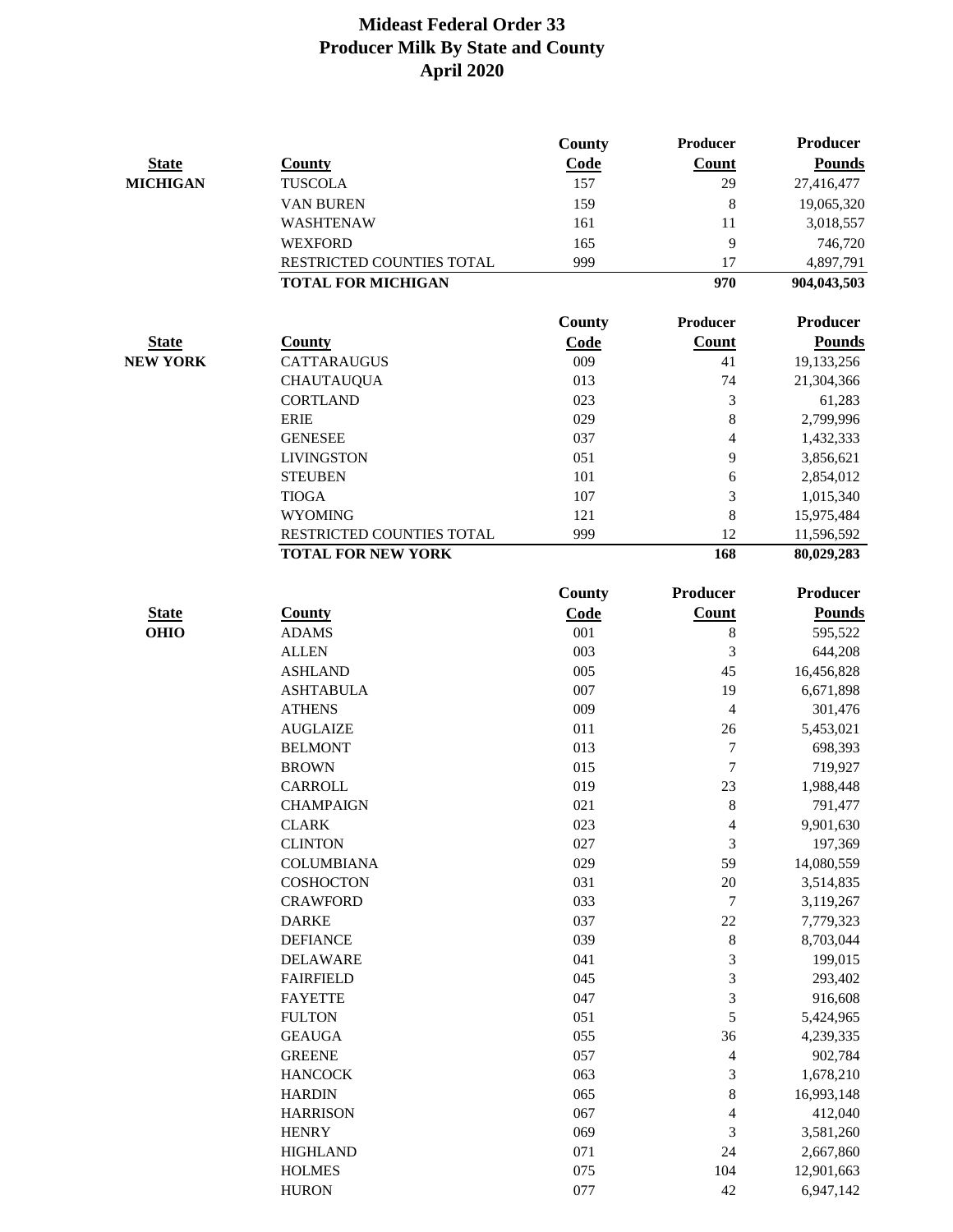|              |                           | County | Producer                 | Producer        |
|--------------|---------------------------|--------|--------------------------|-----------------|
| <b>State</b> | <b>County</b>             | Code   | Count                    | <b>Pounds</b>   |
| <b>OHIO</b>  | <b>JEFFERSON</b>          | 081    | 6                        | 608,876         |
|              | <b>KNOX</b>               | 083    | $26\,$                   | 8,270,532       |
|              | <b>LICKING</b>            | 089    | $\,$ 8 $\,$              | 7,906,620       |
|              | <b>LOGAN</b>              | 091    | 23                       | 3,874,174       |
|              | <b>LORAIN</b>             | 093    | $10\,$                   | 1,273,188       |
|              | <b>MADISON</b>            | 097    | $\boldsymbol{7}$         | 15,512,140      |
|              | <b>MAHONING</b>           | 099    | 29                       | 9,041,146       |
|              | <b>MEDINA</b>             | 103    | 11                       | 2,861,300       |
|              | <b>MEIGS</b>              | 105    | 3                        | 368,170         |
|              | <b>MERCER</b>             | 107    | 58                       | 24,420,596      |
|              | <b>MIAMI</b>              | 109    | 5                        | 419,050         |
|              | <b>MONROE</b>             | 111    | 6                        | 733,746         |
|              | <b>MORGAN</b>             | 115    | 8                        | 1,716,415       |
|              | <b>MORROW</b>             | 117    | 6                        | 2,725,716       |
|              | <b>MUSKINGUM</b>          | 119    | $10\,$                   | 1,160,849       |
|              | <b>PAULDING</b>           | 125    | 5                        | 18,653,979      |
|              | <b>PICKAWAY</b>           | 129    | 6                        | 3,764,536       |
|              | <b>PORTAGE</b>            | 133    | $\boldsymbol{7}$         | 3,050,656       |
|              | <b>PREBLE</b>             | 135    | $\boldsymbol{7}$         | 1,046,734       |
|              | <b>PUTNAM</b>             | 137    | 9                        | 6,640,106       |
|              | <b>RICHLAND</b>           | 139    | 107                      | 11,951,093      |
|              | <b>ROSS</b>               | 141    | 9                        | 951,134         |
|              | <b>SANDUSKY</b>           | 143    | $\boldsymbol{7}$         | 545,798         |
|              | <b>SHELBY</b>             | 149    | $27\,$                   | 9,313,457       |
|              | <b>STARK</b>              | 151    | 53                       | 14,281,634      |
|              | <b>TRUMBULL</b>           | 155    | 17                       | 4,199,292       |
|              | TUSCAWARAS                | 157    | 93                       | 12,226,719      |
|              | <b>UNION</b>              | 159    | 6                        | 857,900         |
|              | <b>VAN WERT</b>           | 161    | 6                        | 8,379,454       |
|              | <b>WASHINGTON</b>         | 167    | 12                       | 1,467,829       |
|              | <b>WAYNE</b>              | 169    | 175                      | 61,427,367      |
|              | <b>WOOD</b>               | 173    | $\mathfrak{Z}$           | 5,744,776       |
|              | <b>WYANDOT</b>            | 175    | $\overline{\mathcal{L}}$ | 668,507         |
|              | RESTRICTED COUNTIES TOTAL | 999    | 25                       | 25,300,549      |
|              | <b>TOTAL FOR OHIO</b>     |        | 1,309                    | 410,138,695     |
|              |                           | County | Producer                 | <b>Producer</b> |
| <b>State</b> | County                    | Code   | <b>Count</b>             | <b>Pounds</b>   |
| PENNSYLVANIA | <b>ARMSTRONG</b>          | 005    | 16                       | 2,296,369       |
|              | <b>BEAVER</b>             | 007    | 18                       | 944,059         |
|              | <b>BRADFORD</b>           | 015    | 18                       | 1,361,147       |
|              | <b>BUTLER</b>             | 019    | $22\,$                   | 3,265,579       |
|              | <b>CAMBRIA</b>            | 021    | $\sqrt{6}$               | 1,335,758       |
|              | <b>CENTRE</b>             | 027    | $\boldsymbol{7}$         | 608,358         |
|              | <b>CHESTER</b>            | 029    | 19                       | 996,020         |
|              | <b>CLARION</b>            | 031    | 16                       | 2,082,770       |
|              | <b>CLEARFIELD</b>         | 033    | $10\,$                   | 894,437         |
|              | <b>CLINTON</b>            | 035    | 10                       | 51,067          |
|              | <b>COLUMBIA</b>           | 037    | 11                       | 186,592         |
|              | <b>CRAWFORD</b>           | 039    | 88                       | 17,821,500      |
|              | <b>ELK</b>                | 047    | $\,$ 8 $\,$              | 516,578         |
|              | <b>ERIE</b>               | 049    | 38                       | 4,136,972       |
|              | <b>FAYETTE</b>            | 051    | 17                       | 2,153,814       |

**FOREST** 053 3 187,937